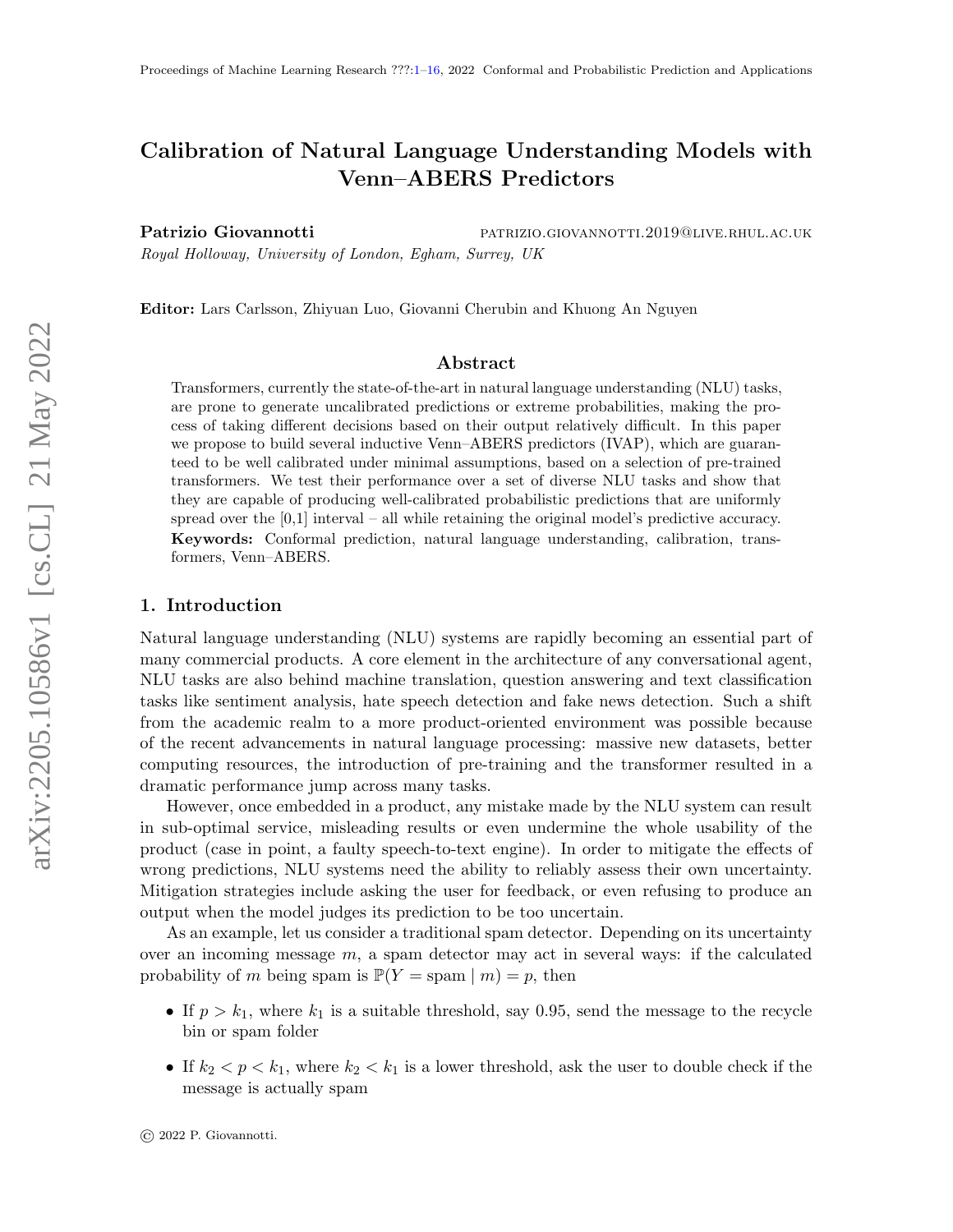

<span id="page-1-0"></span>Figure 1: Reliability bubble chart for a RoBERTa model trained on the QQP dataset. The vast majority of predictions are concentrated in only two output probabilities. The few exceptions are grossly uncalibrated.

• If  $p < k_2$  do not take any action.

In order to produce such a behaviour, a model must not only be accurate in detecting spam: it needs to be able to estimate realistic probabilities tailored to each different message, that is, it needs to be well-calibrated and sharp. A well-calibrated model is able to output probabilities that match the observed frequencies of the predicted labels. For example, out of all predictions with an estimated probability of 0.85, exactly 85% of them must be correct predictions.

However, good calibration alone may not be enough: for a test set where spam and not spam are equally frequent, a classifier assigning probability  $p = 0.50$  to each prediction would indeed be well calibrated, although hardly useful. A sharper model could divide the examples in more than one "category" and assign probabilities accordingly. In the example above, at least 3 categories would be desirable.

In this work we propose to use inductive Venn–ABERS predictors (IVAPs) to build wellcalibrated, sharp NLU models. IVAPs have the property of being perfectly calibrated under minimal assumptions. We apply IVAPs to several types of transformer models [\(Vaswani](#page-14-0) [et al.,](#page-14-0) [2017\)](#page-14-0), a class of pre-trained neural architectures that are currently the state-of-the-art in NLU. Transformers, however, are not guaranteed to be well calibrated and have a strong tendency to output "extreme" probabilities (close to 0 or 1) – hence unable to distinguish any example that lies in between (see Figure [1\)](#page-1-0). We show that transformer-based IVAPs are well calibrated and tend to produce a uniform distribution of probability scores: they are sharp in that sense. We test the performance of IVAPs against a range of different NLU tasks which, given the nature of IVAPs, we restrict to the binary case.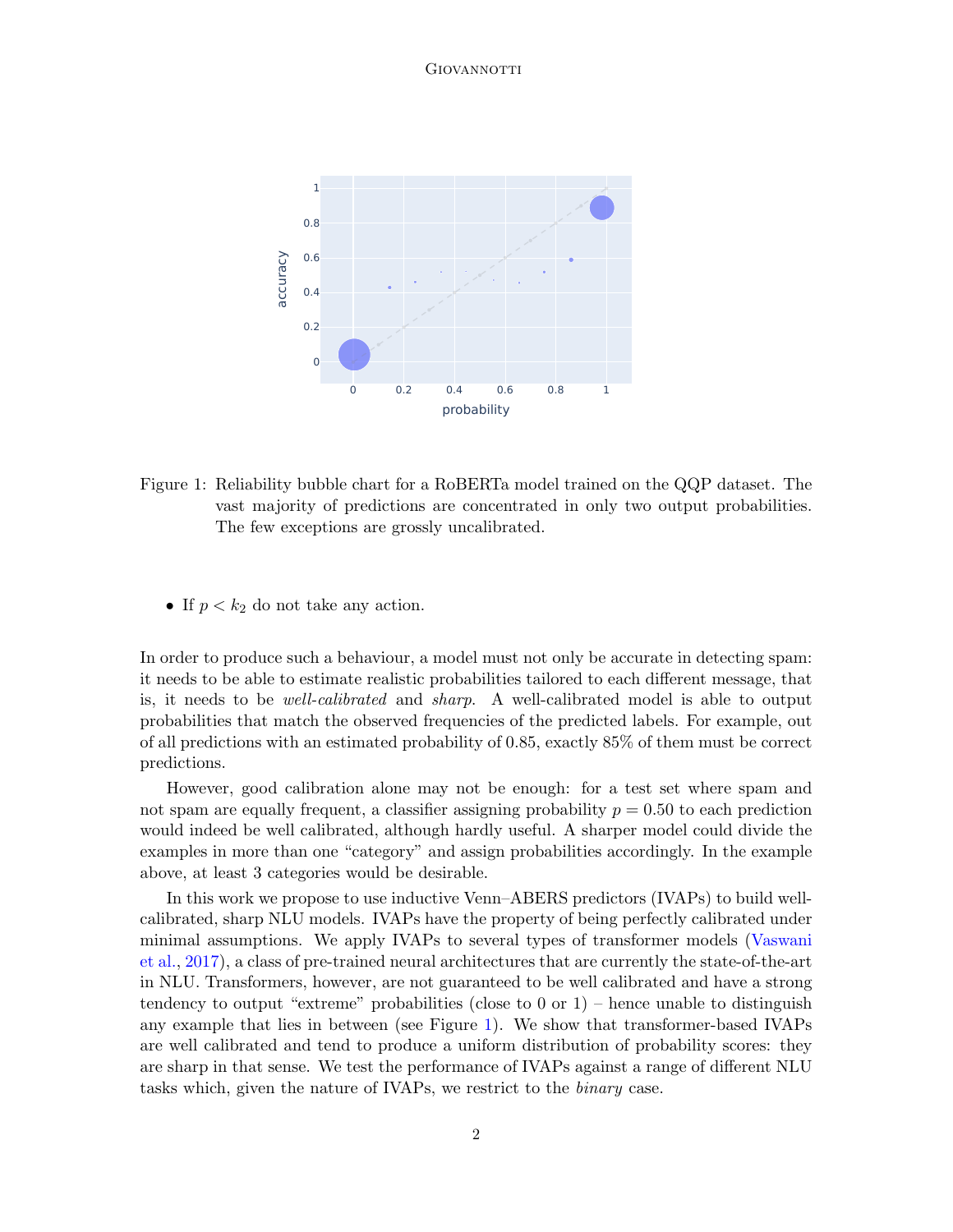#### 2. Venn–ABERS predictors

Venn–ABERS predictors [\(Vovk and Petej,](#page-15-1) [2014\)](#page-15-1) are a special case of Venn predictors [\(Vovk](#page-15-2) [et al.,](#page-15-2) [2005\)](#page-15-2), a class of probabilistic predictors guaranteed to be valid under the sole assumption of the training examples being exchangeable. Like all Venn predictors, they need two adjustments to hold their validity guarantee: i) they output multiple probability distributions over the labels – one for each possible label – and ii) their validity property is restricted to perfect calibration. This is because it can be proven that it is impossible to build a valid probabilistic predictor, in the general sense [\(Gammerman et al.,](#page-12-0) [1998\)](#page-12-0).

Formally, calibration could be defined as follows: let the random variable  $Y \in \{0,1\}$ model the label predicted by a binary classifier. Let  $P \in [0, 1]$  be the confidence associated to the same prediction.  $P$  is perfectly calibrated if

$$
\mathbb{E}(Y|P) = P
$$

almost surely.

.

Venn–ABERS predictors are binary predictors and output a pair of probabilities  $(p_0, p_1)$ for each test example. The former is the probability of the prediction should the true label be 0, while the latter is the counterpart for label 1: only one of the two is the valid prediction, but it is impossible to know which one. Depending on the test example,  $p_0$  and  $p_1$  may be more or less different in magnitude, although they are usually close to each other. A large gap between  $p_0$  and  $p_1$  signifies low confidence in the probability estimation – something traditional probabilistic predictors are not able to provide. For practical reasons however, it is often useful to have one probability estimate per test example. A reasonable way to combine the two numbers, as explained in [Vovk and Petej](#page-15-1) [\(2014\)](#page-15-1), is to calculate the probability which minimizes the regret for the log loss function:

$$
p = \frac{p_1}{1 - p_0 + p_1}
$$

In this work we will be using the inductive variant of VAPs (IVAP), which was proposed as a computationally lighter version of VAPs in [Vovk et al.](#page-15-3) [\(2015\)](#page-15-3). This is our only choice as the traditional VAP needs to be retrained for each test example, something absolutely infeasible given the average training time of a transformer model.

IVAPs can be created as follows. Suppose we have a binary classification problem and a *scoring algorithm*, i.e. any ML algorithm that can issue any confidence score for each prediction – in our case, a transformer model. The general procedure to fit an IVAP is the following:

- 1. Divide the training set made of examples  $(x, y)$  in a proper training set of size l and a calibration set of size k
- 2. Train the transformer on the proper training set
- 3. Obtain the scores  $z_1, \ldots, z_k$  for the objects  $x_1, \ldots, x_k$  in the calibration set
- 4. For a test example x, calculate its score z. Fit one isotonic regression on the set  $(z_1, y_1), \ldots, (z_k, y_k), (z, 0)$ , then another one on the set  $(z_1, y_1), \ldots, (z_k, y_k), (z, 1)$  so to obtain two functions  $f_0$  and  $f_1$ .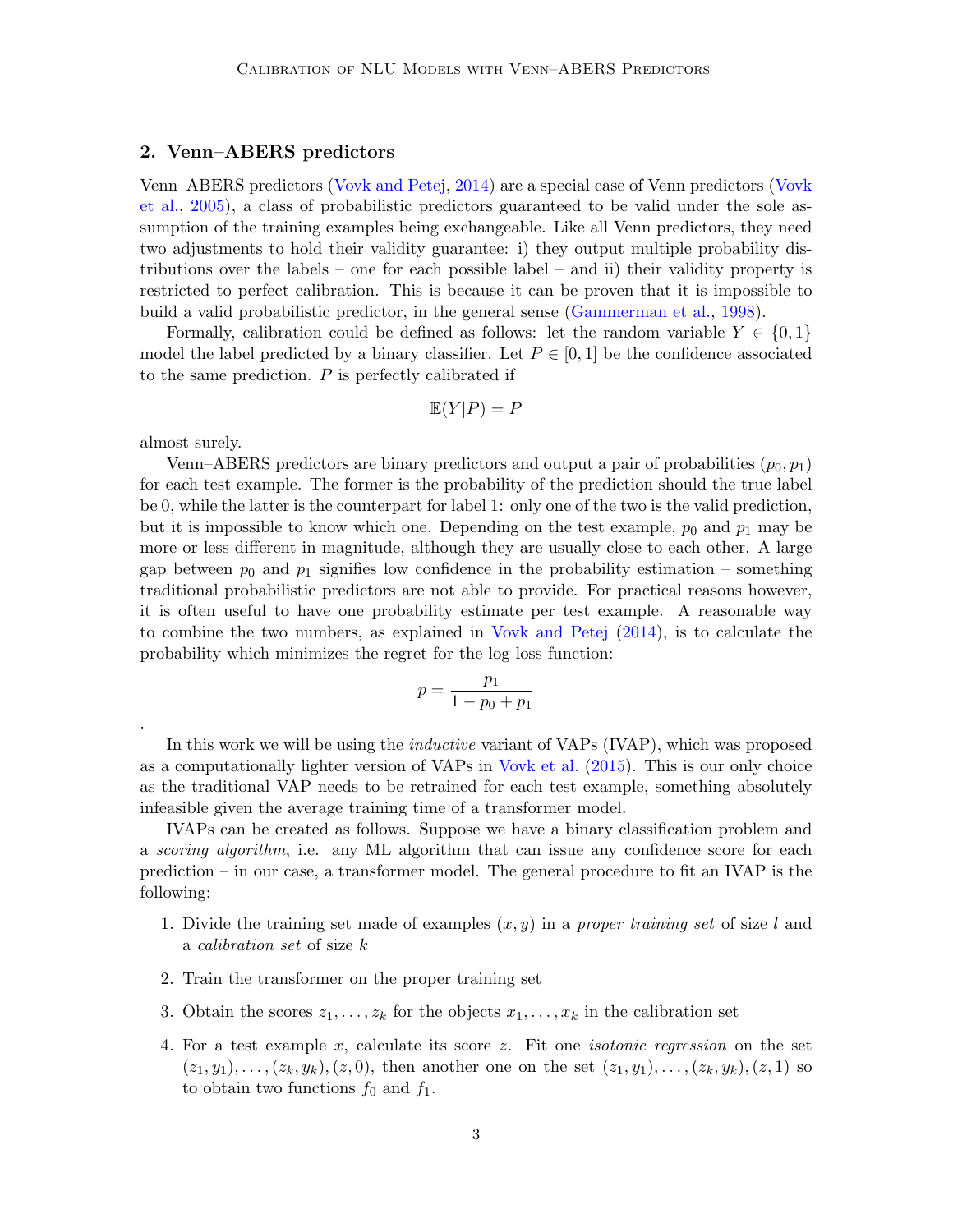5. IVAP outputs the multiprobability  $(p_0, p_1) = (f_0(z), f_1(z))$ 

Isotonic regression is a nonparametric form of regression that fits a step-wise, non-decreasing function to a set of examples (see [Zadrozny and Elkan,](#page-15-4) [2002\)](#page-15-4). IVAPs still require for the isotonic regression to be re-calculated for each test example, for each label. Fortunately, [Vovk et al.](#page-15-3) [\(2015\)](#page-15-3) designed an optimised version that requires a single pre-calculation step  $(\mathcal{O}(l \log l))$ , then performs an efficient  $\mathcal{O}(\log l)$  evaluation step for every test example. We use a Python implementation released by Paolo Toccaceli.<sup>[1](#page-3-0)</sup>

## 3. Related work

Given the recent developments in the state-of-the-art, the analysis of calibration in NLU tasks [\(Nguyen and O'Connor,](#page-14-1) [2015\)](#page-14-1) is gradually turning into the analysis of calibration of transformer models. While [Guo et al.](#page-13-0) [\(2017\)](#page-13-0) warned about the tendency of "deep" models to produce miscalibrated predictions, [Desai and Durrett](#page-12-1) [\(2020\)](#page-12-1) and [Minderer et al.](#page-14-2) [\(2021\)](#page-14-2) showed that recent transformer architectures in particular could be well-calibrated out of the box. However, other studies like the one of [Jiang et al.](#page-13-1) [\(2021\)](#page-13-1) reported rather poor calibration scores for transformer models on generative question answering datasets. In general, all transformer models seem to benefit from additional calibration steps, and there is no substantial research about their sharpness.

Several recent research contributions focused on building valid predictors to estimate uncertainty in NLU tasks. Mostly based on traditional conformal prediction, models have been built for text classification [\(Paisios et al.,](#page-14-3) [2019\)](#page-14-3), sentiment analysis [\(Maltoudoglou](#page-13-2) [et al.,](#page-13-2) [2020\)](#page-13-2), paraphrase detection [\(Giovannotti and Gammerman,](#page-12-2) [2021\)](#page-12-2) and part-of-speech tagging and text infilling [\(Dey et al.,](#page-12-3) [2021\)](#page-12-3). Conformal prediction was also applied to relation extraction [\(Fisch et al.,](#page-12-4) [2021a\)](#page-12-4) and fact verification [\(Fisch et al.,](#page-12-5) [2021b\)](#page-12-5).

Venn–ABERS predictors have been successfully applied in different fields, such as drug discovery [\(Buendia et al.,](#page-12-6) [2019\)](#page-12-6), compound activity prediction [\(Toccaceli et al.,](#page-14-4) [2016\)](#page-14-4), adversarial manipulation detection [\(Peck et al.,](#page-14-5) [2020\)](#page-14-5) and log anomaly detection [\(Pan et al.,](#page-14-6) [2020\)](#page-14-6). To the best of our knowledge, we are the first to apply Venn–ABERS prediction to modelling uncertainty in NLU.

## 4. Experiments

In this section we provide the details of our experimental process: datasets used, transformer models considered and performance metrics adopted. Because many of these datasets are used in ongoing competitions, their test set labels may be hidden. For these datasets we select the labelled examples and shuffle them into two new training / development sets (see the details in Appendix [A\)](#page-9-0).

#### <span id="page-3-1"></span>4.1. Datasets

We tried to include binary datasets that could test our models across different NLU abilities or tasks.

<span id="page-3-0"></span><sup>1.</sup> <https://github.com/ptocca/VennABERS>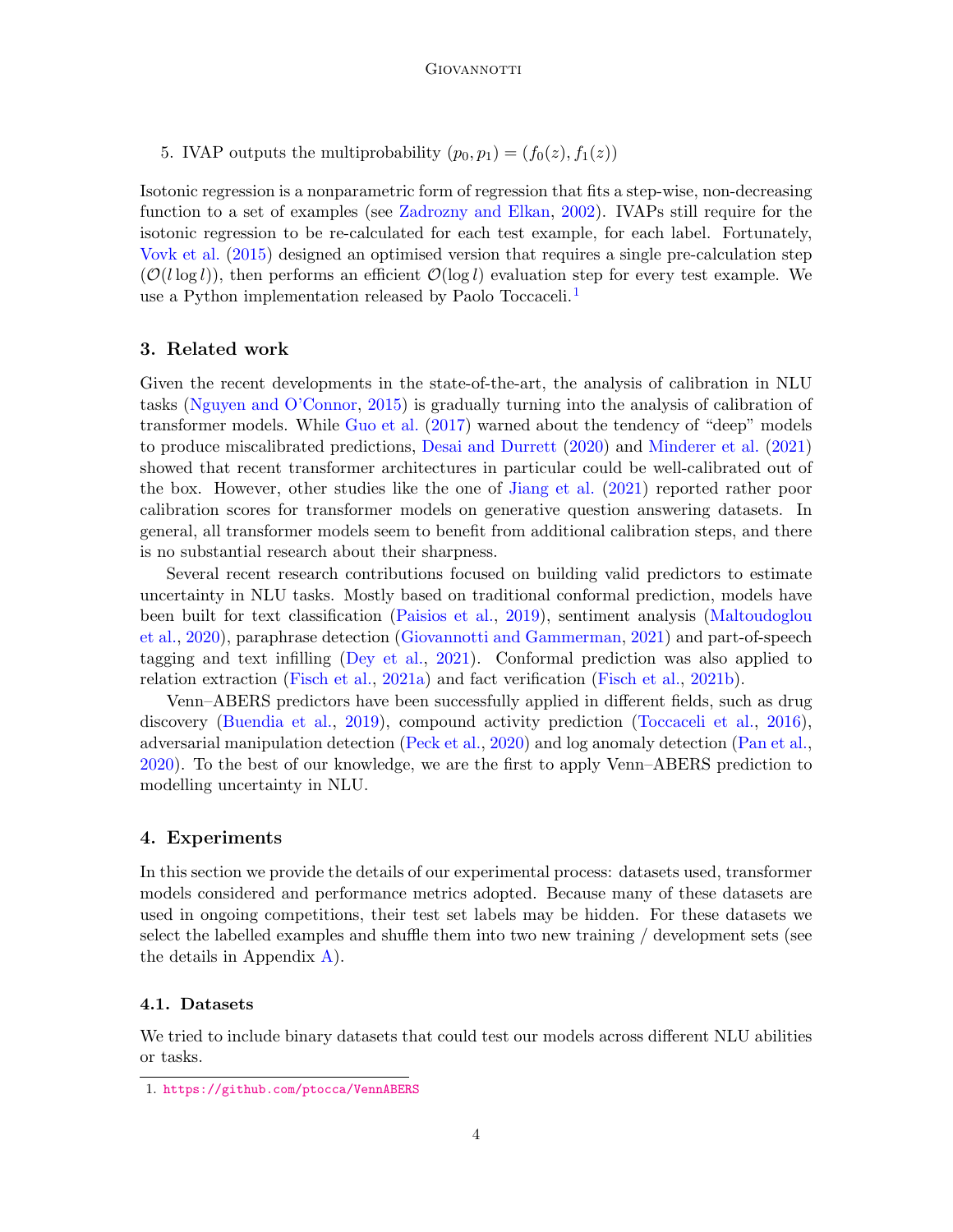Quora Question Pairs (QQP) is a large dataset for *paraphrase detection*: the task of determining if two sentences are semantically equivalent. Each example is a pair of questions taken from those asked on the Quora website. QQP is currently realeased as part of a Kaggle competition.<sup>[2](#page-4-0)</sup>

Stanford Sentiment Treebank (SST) is a sentiment scoring dataset: each data item is a film review extract labelled with a real number between 0 and 1 that indicates its level of positive sentiment. In our work we transform it into a binary dataset by rounding each label to the nearest integer. SST was introduced by [Socher et al.](#page-14-7) [\(2013\)](#page-14-7).

Corpus of Linguistic Acceptability (CoLA) consists of English acceptability judgements drawn from books and journal articles on linguistic theory. Each example is a sequence of words annotated with whether it is a grammatical English sentence. CoLA was introduced in [Warstadt et al.](#page-15-5) [\(2018\)](#page-15-5) and is currently used in the GLUE public benchmark.

Boolean Questions (BoolQ) is a question answering dataset for yes/no questions which are naturally occurring – they are generated in unprompted and unconstrained settings. Each example is a triplet of (question, passage, answer). BoolQ was introduced in [Clark](#page-12-7) [et al.](#page-12-7) [\(2019\)](#page-12-7) and is currently used in the SuperGLUE public benchmark.

## 4.2. Pre-trained models

Transformer models are rarely trained from scratch, as they are designed to take advantage of large amounts of data and computational resources. Instead, a common practice in ML research is to re-use such pre-trained models by training them again on smaller datasets, which may even model an NLU task different from the one seen at pre-training step. This process, known as fine-tuning, has proven to be beneficial across many benchmarks and allows for the use of powerful models without excessive demands in terms of needed resources.

Following [Bowman](#page-10-0) [\(2021\)](#page-10-0)'s encouragement to consider more models than just the ubiquitous (and now relatively dated) BERT, we analyse four different pre-trained transformer models to fine-tune on our downstream NLU tasks.

BERT [\(Devlin et al.,](#page-12-8) [2019\)](#page-12-8) is arguably the most popular pre-trained large language model, the result of training a transformer over a very large amount of data for two relatively simple NLP tasks. BERT was designed to be adaptable to different prediction types – e.g., regression, span prediction and, as in our case, sequence classification. We use the base-uncased version.

RoBERTa [\(Liu et al.,](#page-13-3) [2019\)](#page-13-3) improved on BERT by removing one of the pre-training tasks, modifying key hyperparameters and increasing the size of the training data. We use the roberta-base version.

ALBERT [\(Lan et al.,](#page-13-4) [2020\)](#page-13-4) managed to lower memory consumption and increase the training speed of BERT by using two specific parameter-reduction techniques. We use the albert-base-v2 version.

<span id="page-4-0"></span><sup>2.</sup> <https://www.kaggle.com/c/quora-question-pairs>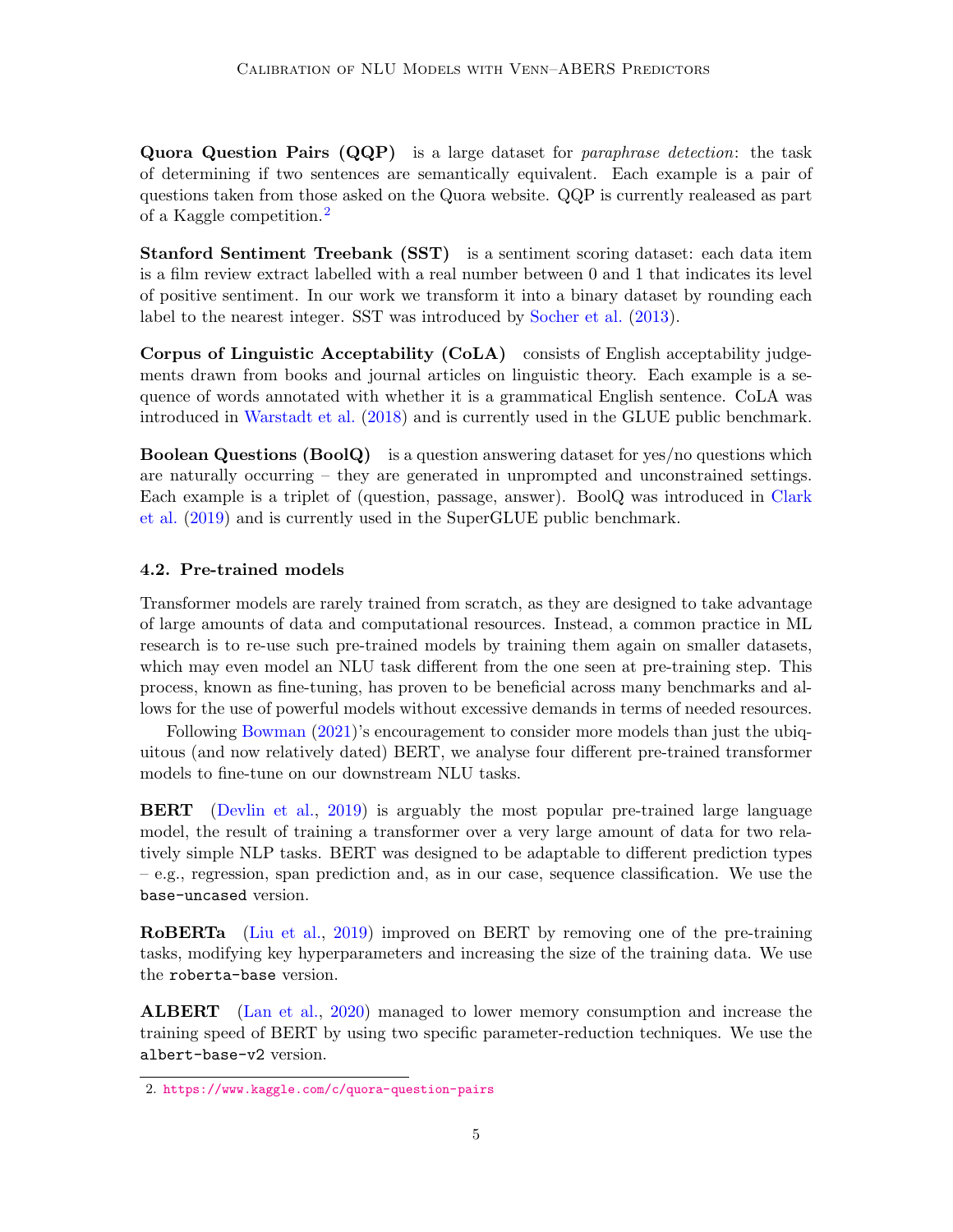DeBERTa [\(He et al.,](#page-13-5) [2021\)](#page-13-5) improves the BERT and RoBERTa models using disentangled attention and enhanced mask decoder on half the size of its predecessors' training sets. We use version 3 where DeBERTa is further improved using ELECTRA-style pre-training. We use the deberta-v3-small configuration.

#### 4.3. Evaluation metrics

We are primary interested in calibration performance, however we also check predictive performance drops that may occur as a result of the calibration step.

Expected Calibration Error To compute ECE, all predictions are grouped in M bins of equal width, such that bin  $B_m$  contains examples with confidence ranging in  $(\frac{m-1}{M}, \frac{m}{M}]$ . ECE is defined as

ECE := 
$$
\frac{1}{n} \sum_{m=1}^{M} |B_m| \cdot |p(B_m) - \hat{p}(B_m)|
$$

where  $p(B_m)$  is the true fraction of positive instances in bin  $B_m$  and  $\hat{p}(B_m)$  is the average estimated probability for predictions in bin  $B_m$ . For example, an ECE of 0.10 means that on average, the models' expected probability for a prediction is off by 10%. It is important to note that ECE varies depending on the number of bins  $M$ : throughout our experiments we will report results for  $M = 10$ .

 $F_1$  score Macro-averaged  $F_1$  score is defined as the arithmetic mean of the  $F_1$  scores computed for each label. The  $F_1$  score for a label k is defined as

$$
F_1^{(k)} = \frac{2P^{(k)}R^{(k)}}{P^{(k)} + R^{(k)}}\tag{1}
$$

where  $P$  and  $R$  are precision and recall.

Reliability bubble chart A reliability diagram (see for example [Niculescu-Mizil and](#page-14-8) [Caruana,](#page-14-8) [2005\)](#page-14-8) is a simple line plot that depicts the relationship between output probability and observed frequency (or accuracy, for the binary case). In this work we propose to replace the line plot with a bubble chart: the larger a bubble, the more examples have been assigned that particular probability by the model. Compared to the traditional reliability diagram, a bubble chart shows the model's preferences in terms of assigning probabilities, allowing for a better grasp of its sharpness.

## 5. Results

We report results for calibration and predictive accuracy. We include a final experiment where we try to reconstruct SST's original, real-valued labels from the corresponding binary labels alone.

#### 5.1. Calibration

Table [1](#page-6-0) shows the calibration performance of each transformer model along with its IVAP version. Each IVAP is a clear improvement over its original counterpart in terms of ECE. We notice how QQP, by far the largest of the 4 datasets, seems to attract better results: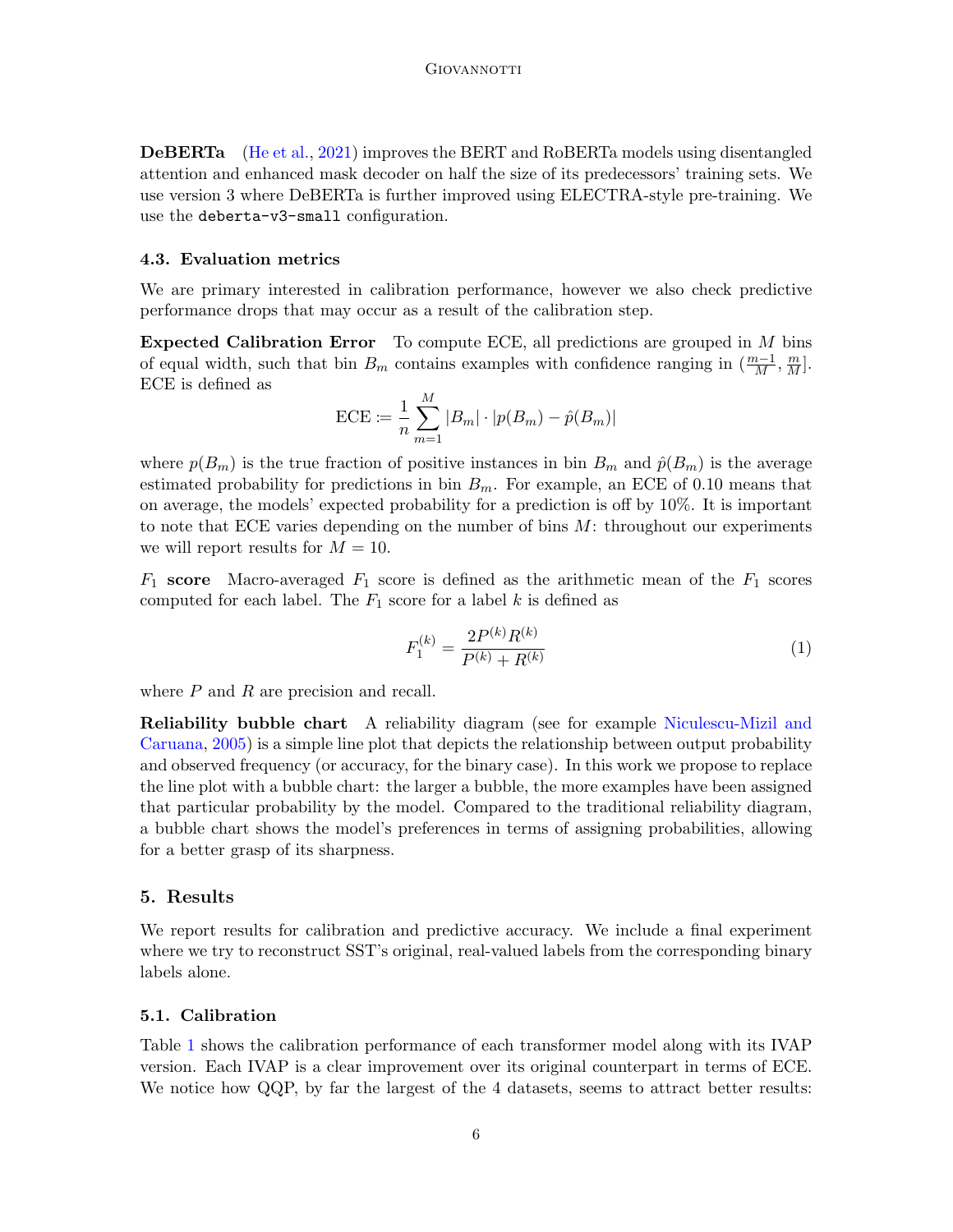|                |             | QQP  | BoolQ | CoLA  | $\operatorname{SST}$ |
|----------------|-------------|------|-------|-------|----------------------|
| <b>ALBERT</b>  | default     | 7.23 | 7.38  | 10.30 | 7.29                 |
|                | <b>IVAP</b> | 0.52 | 3.32  | 3.14  | 3.38                 |
| <b>BERT</b>    | default     | 7.46 | 12.94 | 10.16 | 7.15                 |
|                | <b>IVAP</b> | 0.44 | 3.35  | 3.09  | 2.76                 |
| DeBERTa        | default     | 6.18 | 10.79 | 10.25 | 4.20                 |
|                | <b>IVAP</b> | 0.48 | 3.14  | 2.47  | 2.39                 |
| <b>RoBERTa</b> | default     | 6.74 | 10.27 | 10.48 | $3.95\,$             |
|                | <b>IVAP</b> | 0.49 | 2.79  | 2.92  | 2.99                 |

<span id="page-6-0"></span>Table 1: Expected calibration error (in %) for default and IVAP models. A lower error means a lower discrepancy between estimated probability and model accuracy.



<span id="page-6-1"></span>Figure 2: Reliability bubble chart for the IVAP version of RoBERTa trained on the QQP dataset. The model is well-calibrated and the output probabilities are evenly distributed over the [0,1] interval (cfr. Figure [1\)](#page-1-0).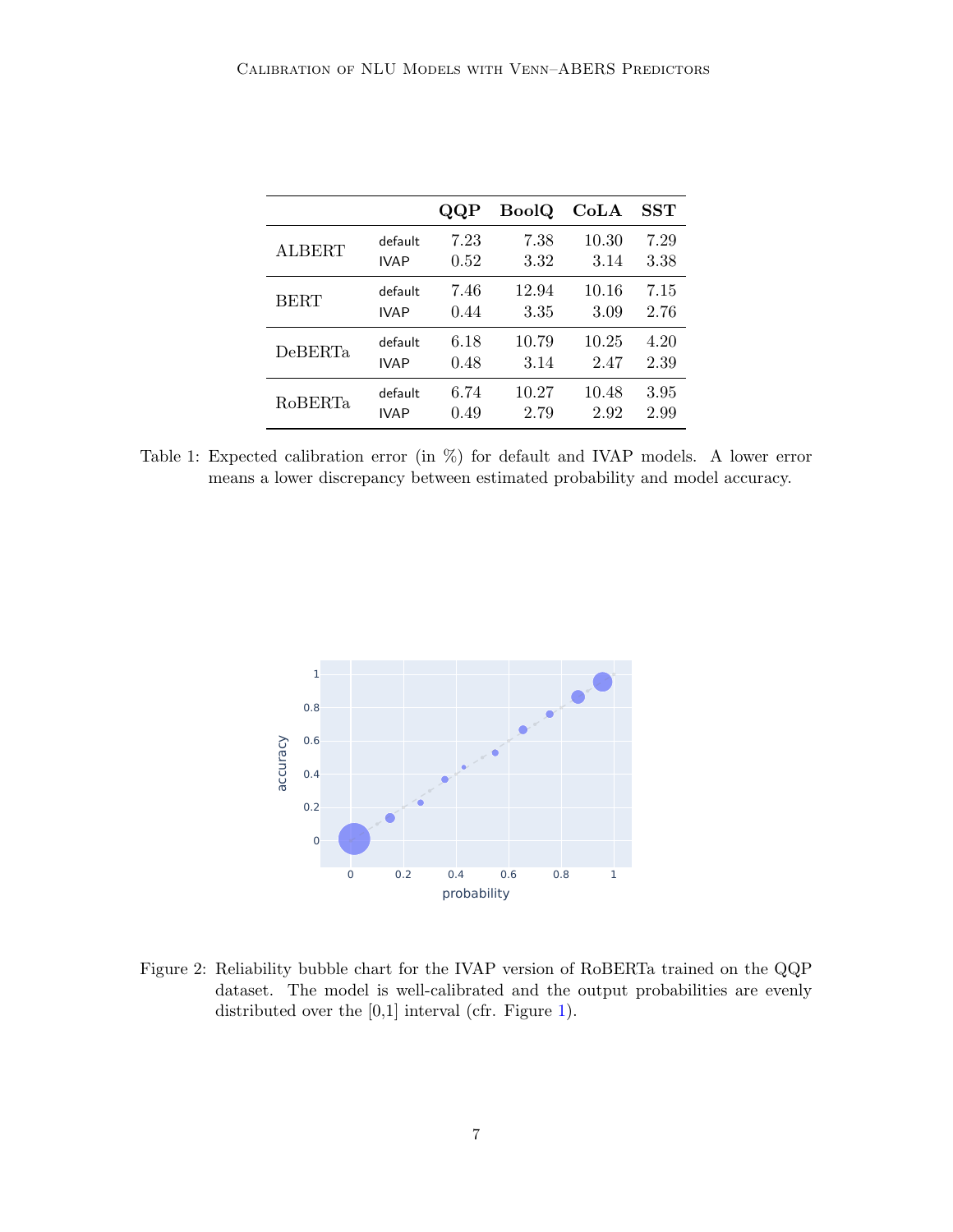|                |             | QQP  | <b>BoolQ</b> | CoLA | SST  |
|----------------|-------------|------|--------------|------|------|
| <b>ALBERT</b>  | default     | 0.90 | 0.70         | 0.79 | 0.87 |
|                | <b>IVAP</b> | 0.90 | 0.68         | 0.77 | 0.86 |
| <b>BERT</b>    | default     | 0.90 | 0.69         | 0.80 | 0.87 |
|                | <b>IVAP</b> | 0.90 | 0.69         | 0.78 | 0.86 |
| <b>DeBERTa</b> | default     | 0.91 | 0.77         | 0.84 | 0.89 |
|                | <b>IVAP</b> | 0.91 | 0.76         | 0.83 | 0.89 |
| <b>RoBERTa</b> | default     | 0.91 | 0.77         | 0.81 | 0.89 |
|                | <b>IVAP</b> | 0.90 | 0.75         | 0.82 | 0.90 |

<span id="page-7-0"></span>Table 2: Classification performance:  $F_1$  scores for default and IVAP models.

IVAPs are all almost perfectly calibrated (ECE  $\sim$  0.005). This may be due to the size of QQP's calibration set. As for the other three tasks, IVAPs still manage to reduce a model's ECE to 1/3 of the original, on average.

Among the four transformers, there is no dramatic difference between large (RoBERTa, DeBERTa) and smaller (BERT, ALBERT) models, even if the former actually manage to score better in 2 out of 4 tasks. Larger models however do benefit the most from being transformed into IVAP: the best calibration scores for IVAPs are shared between RoBERTa and DeBERTa.

By inspecting the reliability bubble charts, it is evident how IVAPs are sharper than their original counterparts: as Figure [2](#page-6-1) shows, IVAP's probability scores are distributed relatively evenly over the [0,1] interval (compare with Figure [1\)](#page-1-0).

As a final note, we report that IVAP calibration scores are more reliable, in the sense that they show a lower variability. For example, ECE for IVAPs never exceeds 5% whereas it can vary from 1% to 15% among default models (see Figure [3](#page-10-1) in Appendix [B\)](#page-10-2).

#### 5.2. Predictive accuracy

Our main interest about predictive accuracy is to check if using IVAP – and its reduced training set – can harm the original model performance. Table [2](#page-7-0) shows that there is a slight tendency of IVAP models to lose about  $1\%$   $F_1$  score over their default version; however, this tendency wears off as the default model's performance increases, while sometimes IVAP can actually score even better (see RoBERTa on CoLA and SST).

In general, we note that while larger transformer models consistently achieve better scores than smaller ones, the gap in performance seem to become narrower for bigger datasets (see QQP).

Finally, the general trend is that more accurate models achieve better calibration (see Figure [4](#page-11-0) in Appendix [B\)](#page-10-2).

#### 5.3. Estimating the degree of positive sentiment

Some classification tasks are "more binary" than others: label sets like  $\mathcal{Y} = \{\text{alive}, \text{dead}\}\$ define unambiguously a certain aspect of an object. However, binary labels may hide a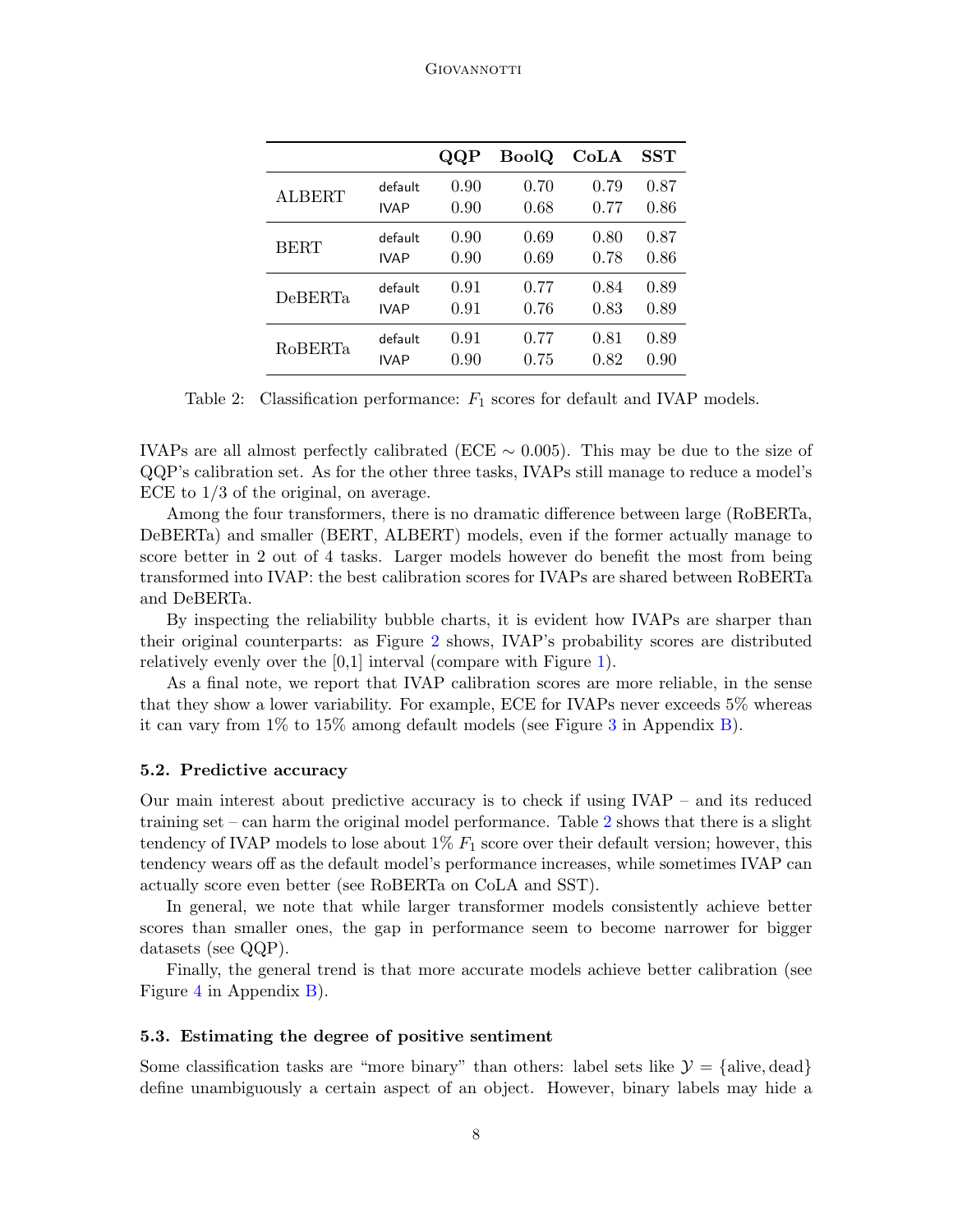|                |             | <b>RMSE</b> | $R^2$   |
|----------------|-------------|-------------|---------|
| <b>ALBERT</b>  | default     | 0.28        | $-0.22$ |
|                | <b>IVAP</b> | 0.22        | 0.25    |
| <b>BERT</b>    | default     | 0.29        | $-0.27$ |
|                | <b>IVAP</b> | 0.23        | 0.23    |
| <b>DeBERTa</b> | default     | 0.25        | 0.01    |
|                | <b>IVAP</b> | 0.23        | 0.20    |
| RoBERTa        | default     | 0.26        | $-0.05$ |
|                | IVAP        | 0.22        | 0.25    |

<span id="page-8-1"></span>Table 3: Estimation of the degree of positive sentiment in SST, when only binary labels are supplied at training time. Model's probabilities are compared to ground-truth labels in SST (lower RMSE and higher  $R^2$  are better).

more nuanced separation of the examples – this is often the case of sentiment analysis. Because human sentiment is so subjective, it is hard to devise a labelling strategy that preserves the more subtle aspects of it, even (or maybe especially) in the simple case of  $\mathcal{Y} = \{$  negative, positive}.

The Stanford Sentiment Treebank (SST, see Section [4.1\)](#page-3-1), addresses this problem by assigning each example a real number  $y \in [0, 1]$  representing the *degree* of positive sentiment of the sentence.<sup>[3](#page-8-0)</sup> In this work, we rounded those labels to the nearest integer to shape our task into binary sentiment analysis. This has already been done before, for example in the GLUE benchmark.

However, given the nature of the problem, and that on paper the aim of NLU should be "understanding" language, we think it would be preferable to build models that estimate uncertainty like humans do. Certainly, we can fit a simple regression model to predict SST's real-valued labels, but what if only binary labels were provided at training time? Would the probabilities generated by a model resemble the degree of human confidence in assigning a postive sentiment label?

As it turns out, the distribution of probability scores issued by NLU models doesn't really match that of confidence scores as judged by humans (see Figure [5](#page-11-1) in Appendix [B\)](#page-10-2). Nonetheless, IVAP models (and, we suspect, all well-calibrated and sharp models) manage to mimic human judgement in a better way. We compared the numeric labels in SST with the probabilities estimated by our transformer models and their IVAP variant. In Table [3](#page-8-1) we show root mean squared error (RMSE) and  $R^2$  score calculated over ground-truth and estimated degrees of positive sentiment. It is easy to verify how IVAPs always manage to achieve a better match of the human scores compared to their default counterparts.

<span id="page-8-0"></span><sup>3.</sup> The final label is the average of the scores assigned by several human annotators.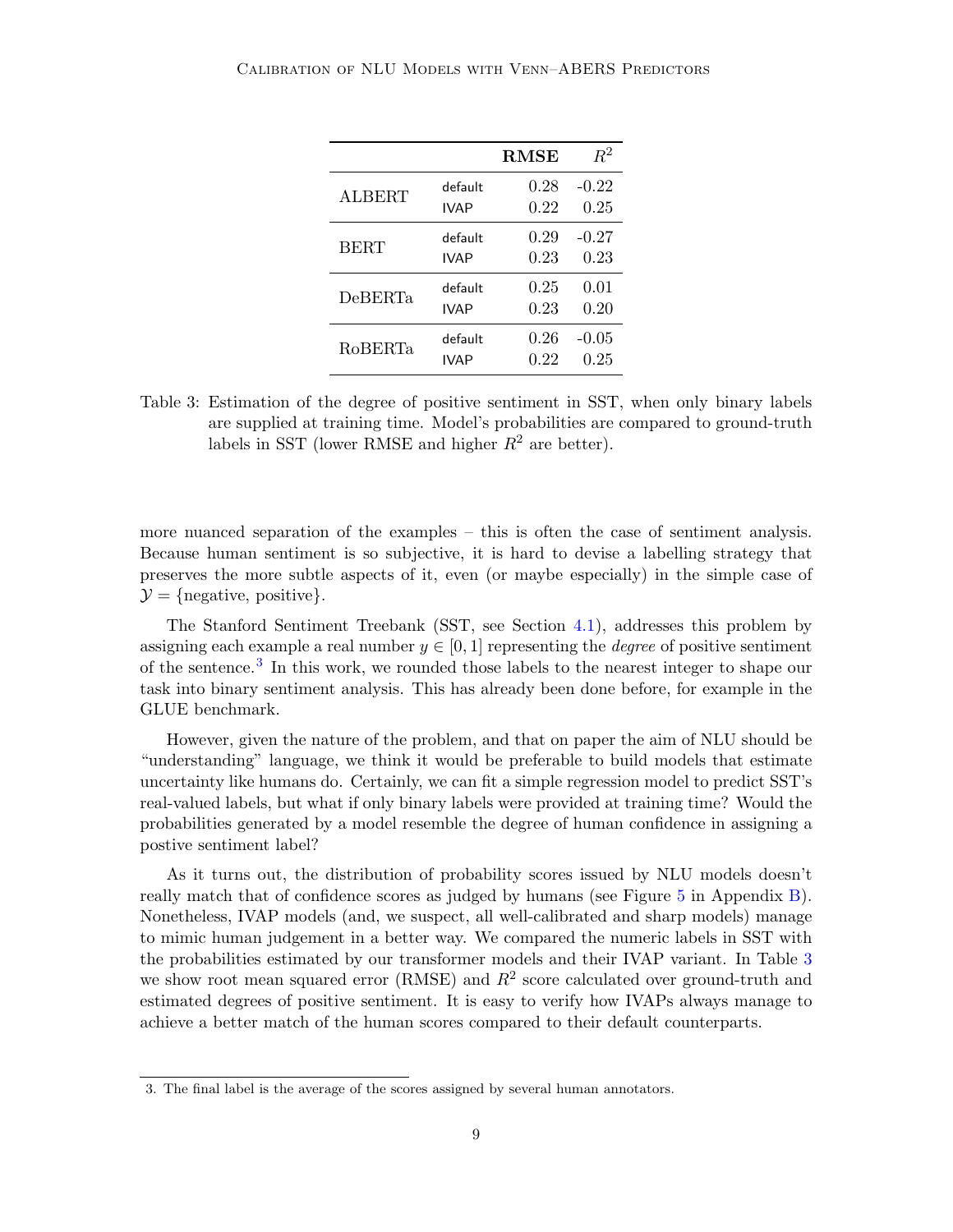# 6. Conclusion

We showed that Venn–ABERS predictors can be successfully applied to transformer models to obtain well-calibrated predictions for natural language understanding tasks. IVAPs were particularly effective when trained on a large dataset  $(ECE < 1\%)$  and retained the classification accuracy of original transformer models. Moreover, IVAPs showed to be sharper: output probabilities were more evenly distributed in the [0, 1] interval and less condensed around a single value.

We restricted our experiments to the binary case, which is an obvious simplification of many real-world scenarios (e.g., detection of multiple intents in a chatbot, multiple topics of a message). However, [Manokhin](#page-13-6) [\(2017\)](#page-13-6) and [Johansson et al.](#page-13-7) [\(2021\)](#page-13-7) both introduced methods to extend IVAPs to the multiclass case. This would allow us to directly compare Venn–ABERS to another calibration technique which is gaining traction in the deep learning community especially: temperature scaling [\(Guo et al.,](#page-13-0) [2017\)](#page-13-0).

In terms of NLU, we avoided tasks like open question answering, machine translation and text summarization (all *generative* tasks). Because there is not a single label y for each example – rather, a very large and potentially infinite set of possible labels – an entire new and more useful definition for calibration may be needed.

The need for reliable NLU models will continue to grow as cutting-edge research is transformed into products for large audiences: users need to know when to trust a certain output. In a broader sense, we may say that a system with the ability of assessing its own uncertainty will always feel more "intelligent" than a blindly overconfident one. This reinforces the need for accurate calibration on the path towards a better AI.

## Acknowledgements

We would like to thank Prof. Alex Gammerman for his support and insightful suggestions. PG is in part supported by Centrica PLC.

## <span id="page-9-0"></span>Appendix A. Experimental setup

All datasets except SST have hidden test sets as they are being used in ongoing competitions. For our experiments we concatenate their training and validation sets, shuffle the resulting dataset and split it again in training, validation and test set. For the IVAP training we further split each training set into 75% proper training set and 15% calibration set. The dataset sizes are summarized in Table [4.](#page-10-3)

Because transformers are known to display some degree of variability in performance depending on the initial seed [\(Mosbach et al.,](#page-14-9) [2021\)](#page-14-9), we run 5 training trials and average their scores for all datasets, with the exception of QQP. In some occasions, a model would get stuck in a local minimum and perform extremely poorly – this occurrences were removed from the calculation of the average as they would have skewed the result unnaturally.

All models were trained for 3 epochs with a learning rate of  $2 \cdot 10^{-5}$  using the AdamW optimizer [\(Loshchilov and Hutter,](#page-13-8) [2019\)](#page-13-8).

Training was performed on a single NVidia V100 hosted on the AWS platform.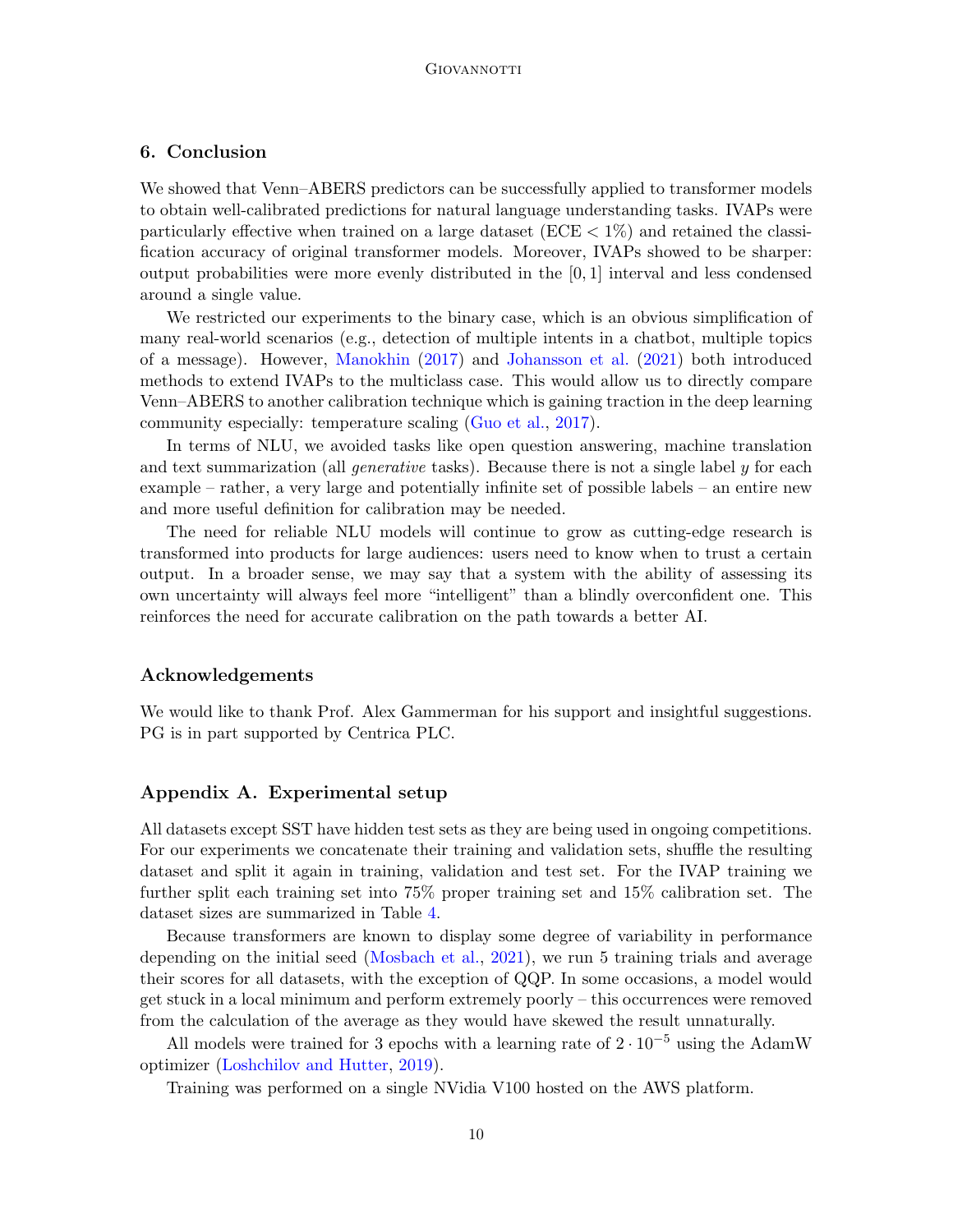|            | QQP     | BoolQ CoLA |       | SST   |
|------------|---------|------------|-------|-------|
| Train      | 323,416 | 9.427      | 7,468 | 8,544 |
| Validation | 40.430  | 1,635      | 1,063 | 1,101 |
| Test       | 40,430  | 1,635      | 1.063 | 2,210 |

<span id="page-10-3"></span>Table 4: Size of train, validation and test splits for the 4 datasets.



<span id="page-10-1"></span>Figure 3: Distribution of expected calibration errors over all datasets, models and trials.

## <span id="page-10-2"></span>Appendix B. Additional plots

Figure [3](#page-10-1) shows how IVAP models are more consistently calibrated regardless of the initial seed used for model generation. On the other hand, default models can be more or less well-calibrated, depending on how "lucky" the initial seed is.

Figure [4](#page-11-0) shows that more accurate models tend to be better calibrated. However, this tendency is attenuated when using IVAP models.

Figure [5](#page-11-1) shows the distribution of human scores in the SST dataset, together with IVAP's and the default model's estimations. IVAP tries to recreate the essentially bimodal distribution of human scores, while the default model (in this case a fine-tuned DeBERTa) struggles to do so and prefers extreme values of probability.

## References

<span id="page-10-0"></span>Samuel R Bowman. When combating hype, proceed with caution. *arXiv preprint* arXiv:2110.08300, 2021.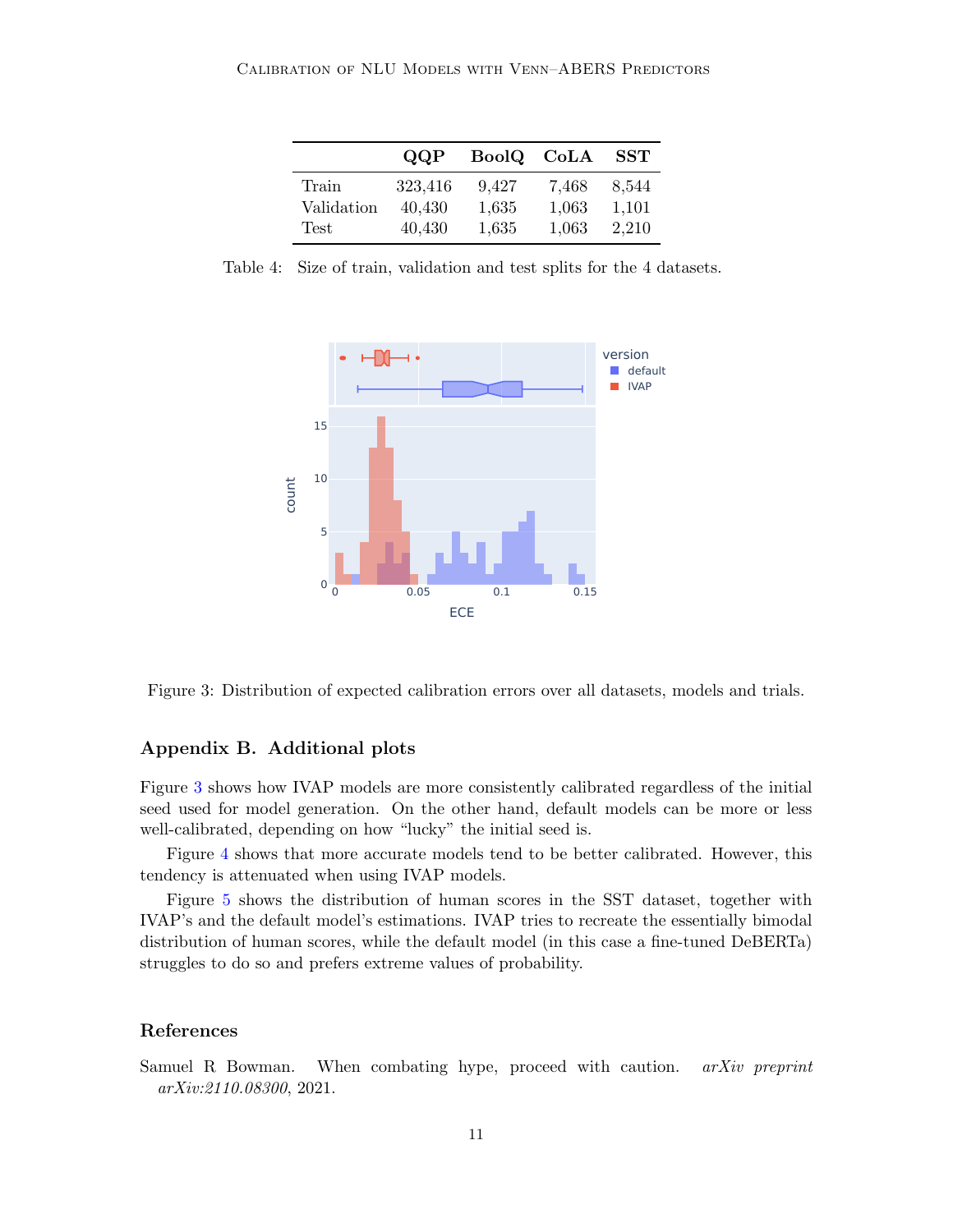

<span id="page-11-0"></span>Figure 4: Trend of expected calibration error versus  $F_1$  score for all models and datasets.



<span id="page-11-1"></span>Figure 5: Distribution of ground-truth scores in SST, compared to IVAP's and default model's estimations.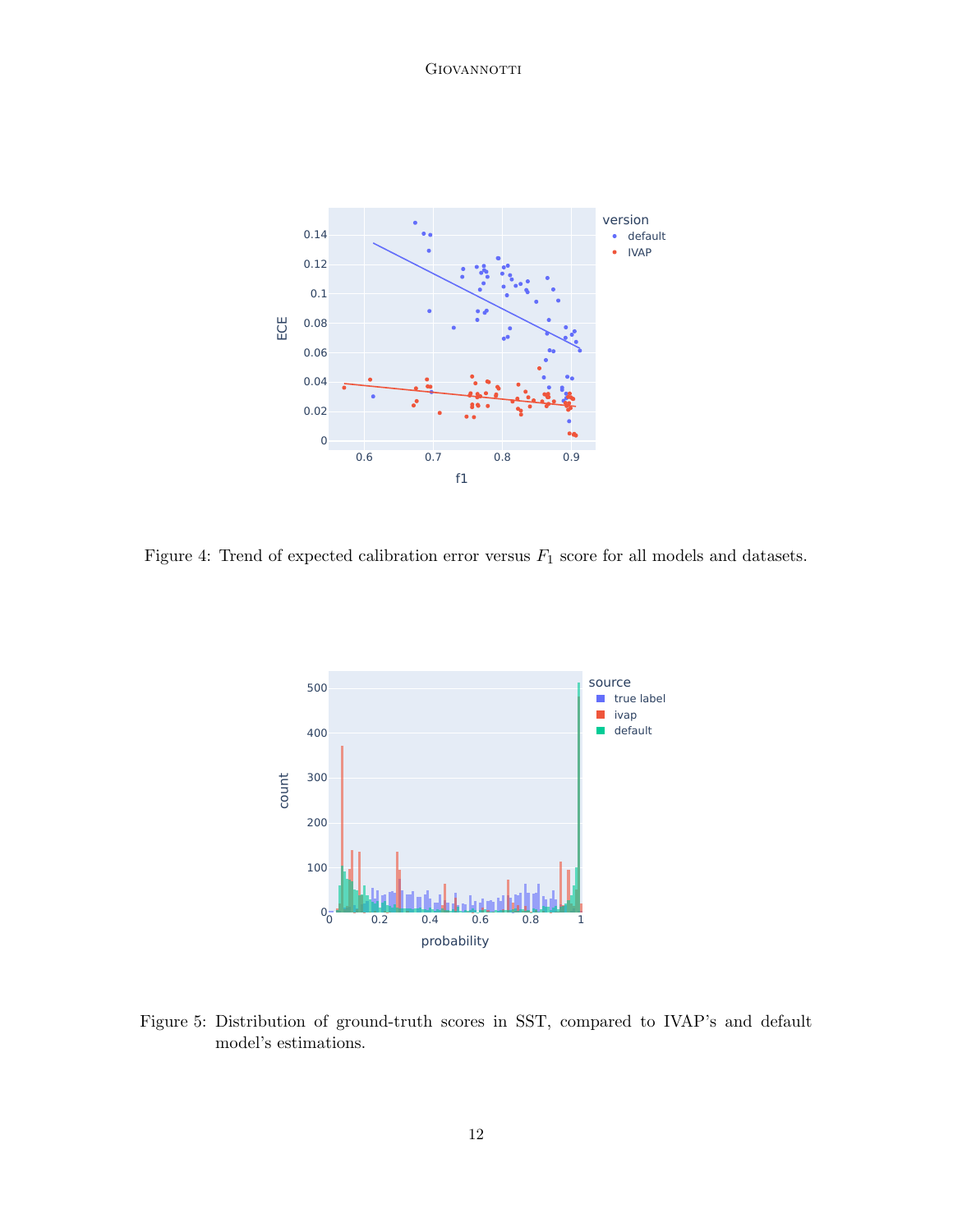- <span id="page-12-6"></span>Ruben Buendia, Thierry Kogej, Ola Engkvist, Lars Carlsson, Henrik Linusson, Ulf Johansson, Paolo Toccaceli, and Ernst Ahlberg. Accurate hit estimation for iterative screening using venn–abers predictors. Journal of Chemical Information and Modeling, 59(3):1230– 1237, 2019.
- <span id="page-12-7"></span>Christopher Clark, Kenton Lee, Ming-Wei Chang, Tom Kwiatkowski, Michael Collins, and Kristina Toutanova. BoolQ: Exploring the surprising difficulty of natural yes/no questions. In Proceedings of the 2019 Conference of the North American Chapter of the Association for Computational Linguistics: Human Language Technologies, Volume 1 (Long and Short Papers), pages 2924–2936, Minneapolis, Minnesota, June 2019. Association for Computational Linguistics. doi: 10.18653/v1/N19-1300. URL [https:](https://aclanthology.org/N19-1300) [//aclanthology.org/N19-1300](https://aclanthology.org/N19-1300).
- <span id="page-12-1"></span>Shrey Desai and Greg Durrett. Calibration of pre-trained transformers. In Proceedings of the 2020 Conference on Empirical Methods in Natural Language Processing (EMNLP), pages 295–302, Online, November 2020. Association for Computational Linguistics. doi: 10.18653/v1/2020.emnlp-main.21. URL [https://www.aclweb.org/anthology/2020.](https://www.aclweb.org/anthology/2020.emnlp-main.21) [emnlp-main.21](https://www.aclweb.org/anthology/2020.emnlp-main.21).
- <span id="page-12-8"></span>Jacob Devlin, Ming-Wei Chang, Kenton Lee, and Kristina Toutanova. BERT: Pre-training of deep bidirectional transformers for language understanding. In Proceedings of the 2019 Conference of the North American Chapter of the Association for Computational Linguistics: Human Language Technologies, Volume 1 (Long and Short Papers), pages 4171– 4186, Minneapolis, Minnesota, June 2019. Association for Computational Linguistics. doi: 10.18653/v1/N19-1423. URL <https://www.aclweb.org/anthology/N19-1423>.
- <span id="page-12-3"></span>Neil Dey, Jing Ding, Jack Ferrell, Carolina Kapper, Maxwell Lovig, Emiliano Planchon, and Jonathan P Williams. Conformal prediction for text infilling and part-of-speech prediction. arXiv preprint arXiv:2111.02592, 2021.
- <span id="page-12-4"></span>Adam Fisch, Tal Schuster, Tommi Jaakkola, and Dr.Regina Barzilay. Few-shot conformal prediction with auxiliary tasks. In Marina Meila and Tong Zhang, editors, Proceedings of the 38th International Conference on Machine Learning, volume 139 of Proceedings of Machine Learning Research, pages 3329–3339. PMLR, 18–24 Jul 2021a. URL [https:](https://proceedings.mlr.press/v139/fisch21a.html) [//proceedings.mlr.press/v139/fisch21a.html](https://proceedings.mlr.press/v139/fisch21a.html).
- <span id="page-12-5"></span>Adam Fisch, Tal Schuster, Tommi S. Jaakkola, and Regina Barzilay. Efficient conformal prediction via cascaded inference with expanded admission. In International Conference on Learning Representations, 2021b. URL [https://openreview.net/forum?id=](https://openreview.net/forum?id=tnSo6VRLmT) [tnSo6VRLmT](https://openreview.net/forum?id=tnSo6VRLmT).
- <span id="page-12-0"></span>A. Gammerman, V. Vovk, and V. Vapnik. Learning by transduction. In Proceedings of the Fourteenth Conference on Uncertainty in Artificial Intelligence, UAI'98, page 148–155, San Francisco, CA, USA, 1998. Morgan Kaufmann Publishers Inc. ISBN 155860555X.
- <span id="page-12-2"></span>Patrizio Giovannotti and Alex Gammerman. Transformer-based conformal predictors for paraphrase detection. In Lars Carlsson, Zhiyuan Luo, Giovanni Cherubin, and Khuong An Nguyen, editors, Proceedings of the Tenth Symposium on Conformal and Probabilistic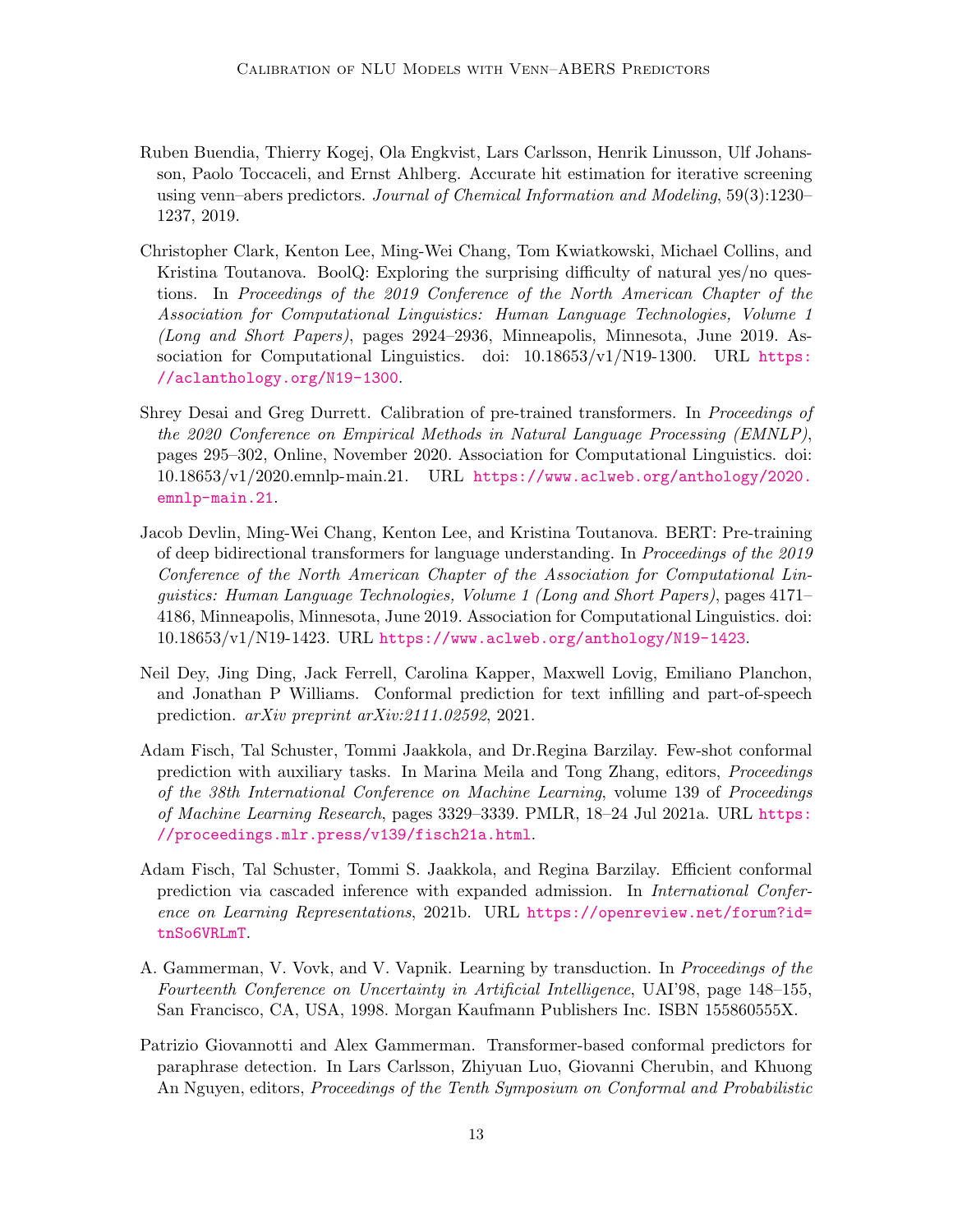Prediction and Applications, volume 152 of Proceedings of Machine Learning Research, pages 243–265. PMLR, 08–10 Sep 2021. URL [https://proceedings.mlr.press/v152/](https://proceedings.mlr.press/v152/giovannotti21a.html) [giovannotti21a.html](https://proceedings.mlr.press/v152/giovannotti21a.html).

- <span id="page-13-0"></span>Chuan Guo, Geoff Pleiss, Yu Sun, and Kilian Q. Weinberger. On calibration of modern neural networks. In Proceedings of the 34th International Conference on Machine Learning, volume 70 of Proceedings of Machine Learning Research, pages 1321–1330, International Convention Centre, Sydney, Australia, 06–11 Aug 2017. PMLR. URL <http://proceedings.mlr.press/v70/guo17a.html>.
- <span id="page-13-5"></span>Pengcheng He, Xiaodong Liu, Jianfeng Gao, and Weizhu Chen. {DEBERTA}: {DECODING}-{enhanced} {bert} {with} {disentangled} {attention}. In International Conference on Learning Representations, 2021. URL [https://openreview.net/forum?](https://openreview.net/forum?id=XPZIaotutsD) [id=XPZIaotutsD](https://openreview.net/forum?id=XPZIaotutsD).
- <span id="page-13-1"></span>Zhengbao Jiang, Jun Araki, Haibo Ding, and Graham Neubig. How Can We Know When Language Models Know? On the Calibration of Language Models for Question Answering. Transactions of the Association for Computational Linguistics, 9:962–977, 09 2021. ISSN 2307-387X. doi: 10.1162/tacl a 00407. URL [https://doi.org/10.1162/tacl\\_a\\_](https://doi.org/10.1162/tacl_a_00407) [00407](https://doi.org/10.1162/tacl_a_00407).
- <span id="page-13-7"></span>Ulf Johansson, Tuwe Löfström, and Henrik Boström. Calibrating multi-class models. In Lars Carlsson, Zhiyuan Luo, Giovanni Cherubin, and Khuong An Nguyen, editors, Proceedings of the Tenth Symposium on Conformal and Probabilistic Prediction and Applications, volume 152 of Proceedings of Machine Learning Research, pages 111–130. PMLR, 08–10 Sep 2021. URL <https://proceedings.mlr.press/v152/johansson21a.html>.
- <span id="page-13-4"></span>Zhenzhong Lan, Mingda Chen, Sebastian Goodman, Kevin Gimpel, Piyush Sharma, and Radu Soricut. Albert: A lite bert for self-supervised learning of language representations. In International Conference on Learning Representations, 2020. URL <https://openreview.net/forum?id=H1eA7AEtvS>.
- <span id="page-13-3"></span>Yinhan Liu, Myle Ott, Naman Goyal, Jingfei Du, Mandar Joshi, Danqi Chen, Omer Levy, Mike Lewis, Luke Zettlemoyer, and Veselin Stoyanov. Roberta: A robustly optimized bert pretraining approach. arXiv preprint arXiv:1907.11692, 2019.
- <span id="page-13-8"></span>Ilya Loshchilov and Frank Hutter. Decoupled weight decay regularization. In International Conference on Learning Representations, 2019. URL [https://openreview.net/forum?](https://openreview.net/forum?id=Bkg6RiCqY7) [id=Bkg6RiCqY7](https://openreview.net/forum?id=Bkg6RiCqY7).
- <span id="page-13-2"></span>Lysimachos Maltoudoglou, Andreas Paisios, and Harris Papadopoulos. Bert-based conformal predictor for sentiment analysis. volume 128 of Proceedings of Machine Learning Research, pages 269–284. PMLR, 09–11 Sep 2020. URL [http://proceedings.mlr.press/](http://proceedings.mlr.press/v128/maltoudoglou20a.html) [v128/maltoudoglou20a.html](http://proceedings.mlr.press/v128/maltoudoglou20a.html).
- <span id="page-13-6"></span>Valery Manokhin. Multi-class probabilistic classification using inductive and cross Venn–Abers predictors. In Alex Gammerman, Vladimir Vovk, Zhiyuan Luo, and Harris Papadopoulos, editors, Proceedings of the Sixth Workshop on Conformal and Probabilistic Prediction and Applications, volume 60 of Proceedings of Machine Learning Research,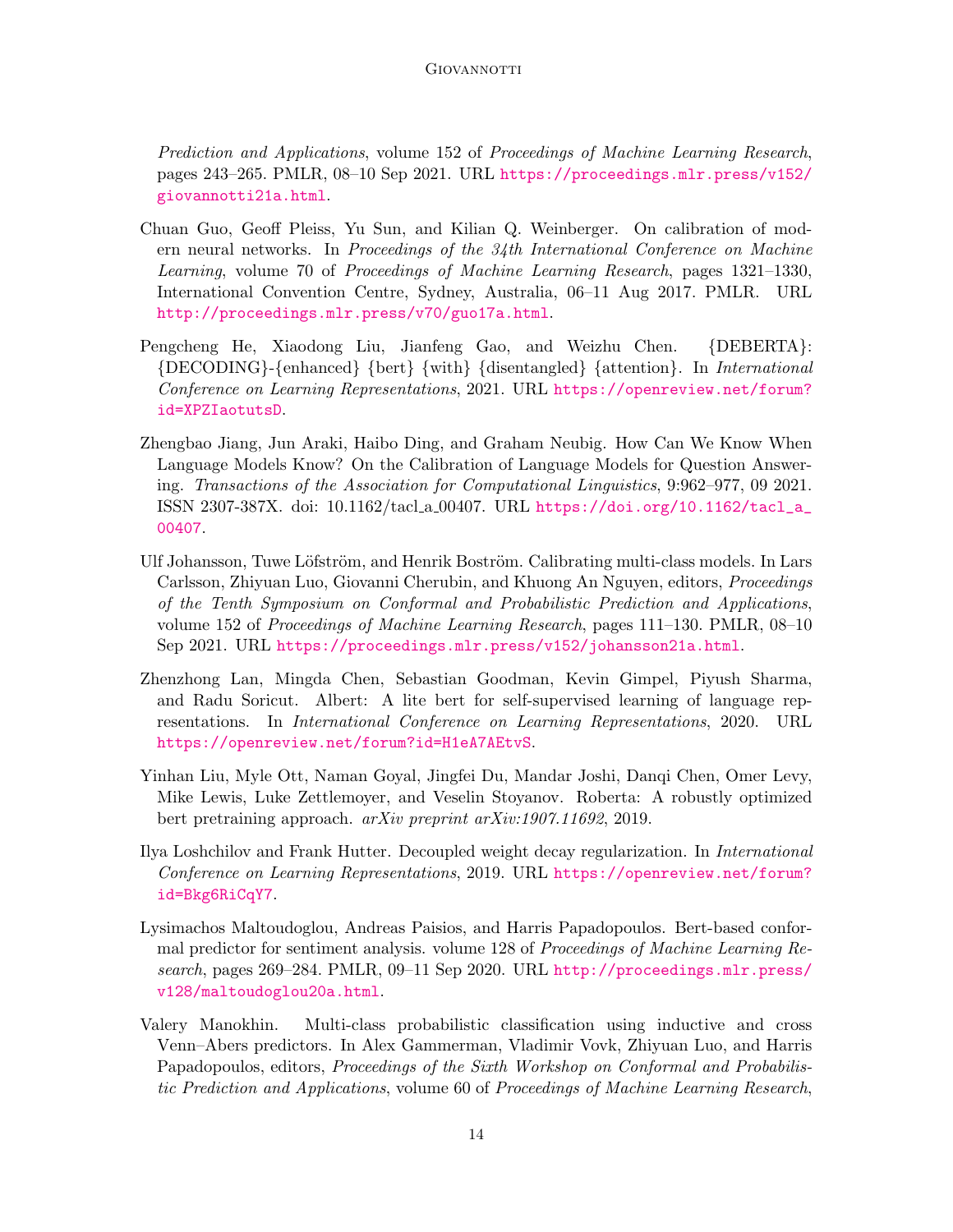pages 228–240. PMLR, 13–16 Jun 2017. URL [https://proceedings.mlr.press/v60/](https://proceedings.mlr.press/v60/manokhin17a.html) [manokhin17a.html](https://proceedings.mlr.press/v60/manokhin17a.html).

- <span id="page-14-2"></span>Matthias Minderer, Josip Djolonga, Rob Romijnders, Frances Hubis, Xiaohua Zhai, Neil Houlsby, Dustin Tran, and Mario Lucic. Revisiting the calibration of modern neural networks. Advances in Neural Information Processing Systems, 34, 2021.
- <span id="page-14-9"></span>Marius Mosbach, Maksym Andriushchenko, and Dietrich Klakow. On the stability of finetuning {bert}: Misconceptions, explanations, and strong baselines. In International Conference on Learning Representations, 2021. URL [https://openreview.net/forum?id=](https://openreview.net/forum?id=nzpLWnVAyah) [nzpLWnVAyah](https://openreview.net/forum?id=nzpLWnVAyah).
- <span id="page-14-1"></span>Khanh Nguyen and Brendan O'Connor. Posterior calibration and exploratory analysis for natural language processing models. In Proceedings of the 2015 Conference on Empirical Methods in Natural Language Processing, pages 1587–1598, Lisbon, Portugal, September 2015. Association for Computational Linguistics. doi: 10.18653/v1/D15-1182. URL <https://aclanthology.org/D15-1182>.
- <span id="page-14-8"></span>Alexandru Niculescu-Mizil and Rich Caruana. Predicting good probabilities with supervised learning. In Proceedings of the 22nd international conference on Machine learning, pages 625–632, 2005.
- <span id="page-14-3"></span>Andreas Paisios, Ladislav Lenc, Jiří Martínek, Pavel Král, and Harris Papadopoulos. A deep neural network conformal predictor for multi-label text classification. volume 105 of Proceedings of Machine Learning Research, pages 228–245, Golden Sands, Bulgaria, 09–11 Sep 2019. PMLR. URL <http://proceedings.mlr.press/v105/paisios19a.html>.
- <span id="page-14-6"></span>Lanlan Pan, Zhaojun Gu, Yitong Ren, Chunbo Liu, and Zhi Wang. An anomaly detection method for system logs using venn-abers predictors. In 2020 IEEE Fifth International Conference on Data Science in Cyberspace (DSC), pages 362–368. IEEE, 2020.
- <span id="page-14-5"></span>Jonathan Peck, Bart Goossens, and Yvan Saeys. Detecting adversarial manipulation using inductive venn-abers predictors. Neurocomputing, 2020.
- <span id="page-14-7"></span>Richard Socher, Alex Perelygin, Jean Wu, Jason Chuang, Christopher D. Manning, Andrew Ng, and Christopher Potts. Recursive deep models for semantic compositionality over a sentiment treebank. In Proceedings of the 2013 Conference on Empirical Methods in Natural Language Processing, pages 1631–1642, Seattle, Washington, USA, October 2013. Association for Computational Linguistics. URL [https://www.aclweb.org/anthology/](https://www.aclweb.org/anthology/D13-1170) [D13-1170](https://www.aclweb.org/anthology/D13-1170).
- <span id="page-14-4"></span>Paolo Toccaceli, Ilia Nouretdinov, Zhiyuan Luo, Vladimir Vovk, Lars Carlsson, and Alex Gammerman. Excape wp1. probabilistic prediction, 2016.
- <span id="page-14-0"></span>Ashish Vaswani, Noam Shazeer, Niki Parmar, Jakob Uszkoreit, Llion Jones, Aidan N Gomez, L ukasz Kaiser, and Illia Polosukhin. Attention is all you need. In I. Guyon, U. V. Luxburg, S. Bengio, H. Wallach, R. Fergus, S. Vishwanathan, and R. Garnett, editors, Advances in Neural Information Processing Systems, volume 30. Curran